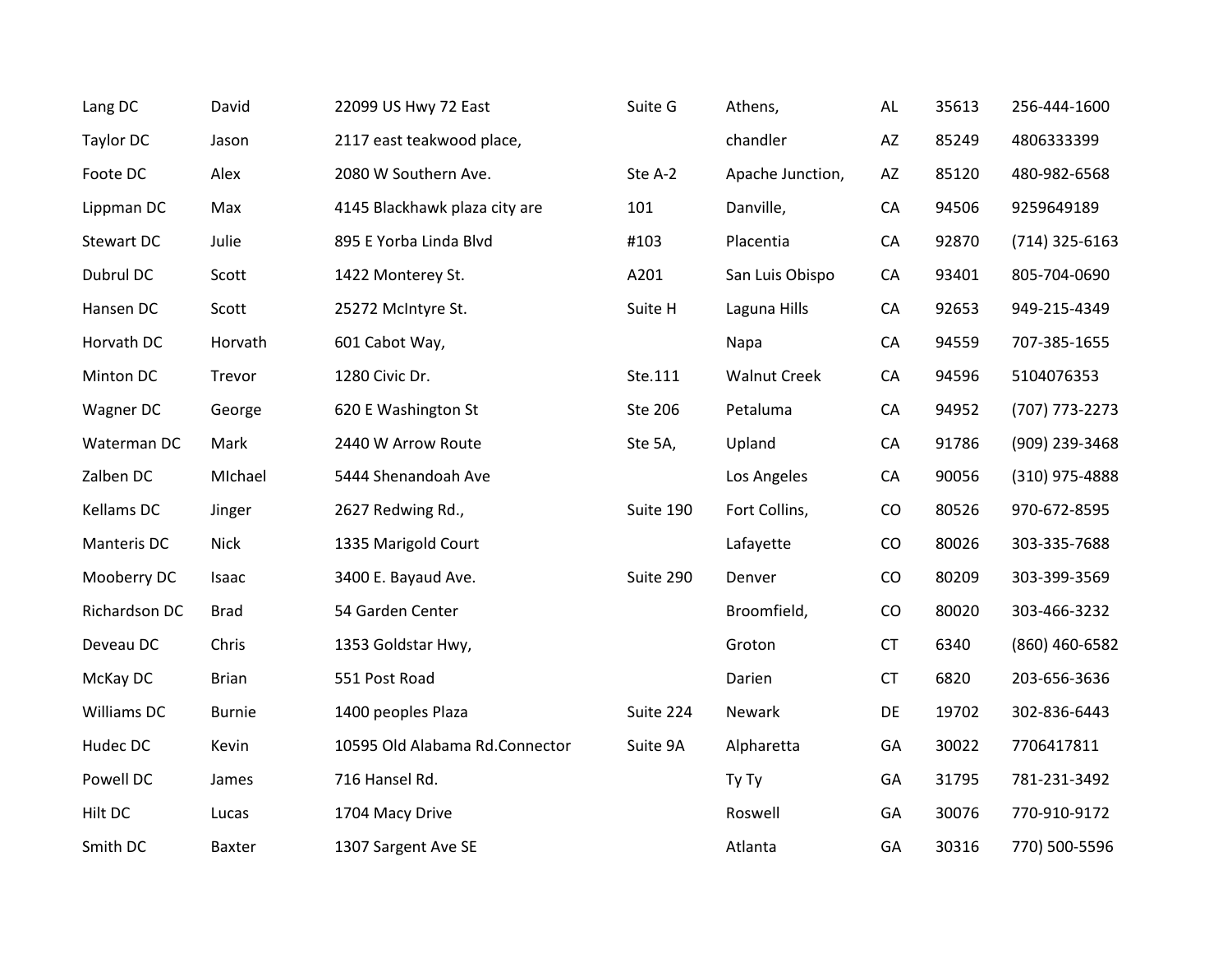| Ver Helst DC      | Kurt         | 4720 Mortensen Rd.         | Suite 104 | Ames                | IA        | 50014 | 5152331866     |
|-------------------|--------------|----------------------------|-----------|---------------------|-----------|-------|----------------|
| Erhardt           | Nicole       | 2207 N. US Hwy 12          | Suite E   | <b>Spring Grove</b> | IL.       | 60081 | 8156759355     |
| Foszcz DC         | Darrin       | 2207 N. US Hwy 12          | Suite E,  | <b>Spring Grove</b> | IL.       | 60081 | 8156759355     |
| Laneville DC      | Bryan        | 880 75th St.               |           | Willowbrook         | IL        | 60527 | 8479468900     |
| Lazar DC          | Sorin        | 9194 W Golf Rd             |           | <b>Niles</b>        | IL.       | 60714 | 847-795-1700   |
| Palladino         | Matthew      | 108 Apple Court,           |           | Winona Lake         | IN        | 46590 | 2603060239     |
| Pace DC           | <b>Brian</b> | 558 Lincoln Ave            |           | Saugus              | MA        | 1906  | 781-231-3492   |
| Cooper DC         | Matthew      | 31 Cochituate Rd           |           | Wayland             | MA        | 1778  | (508) 358-7090 |
| Osborne DC        | Michael      | 171 N. Basin Dr.           |           | Negaunee            | MI        | 49866 | 906-228-2600   |
| <b>Tilton DC</b>  | Trent        | 2845 Thornhills Ave        | Ste. Z    | <b>Grand Rapids</b> | MI        | 49546 | 616-949-1888   |
| Stensland DC      | Jessica      | 1051 Madison Ave.          | Suite 2   | Mankato             | MN        | 56001 | 5072365531     |
| Crom DC           | <b>Nick</b>  | 17931 Pierce Plaza         |           | Omaha               | <b>NE</b> | 68130 | 402-502-6888   |
| Roczey DC         | Mark         | 60 First Street            |           | South Orange        | <b>NJ</b> | 7079  | 9737610022     |
| Robinson DC       | Jacob        | 4500 Arrowhead Ridge Drive | Ste 102   | Rio Rancho          | <b>NM</b> | 87124 | 5059081990     |
| Maggio DC         | Michael      | 901 3rd Street NW          | Suite B   | Albuquerque         | <b>NM</b> | 87102 | 5052428400     |
| Lefkowitz DC      | Jan          | 2 W 45th st                | Ste. 1002 | New york,           | <b>NY</b> | 10036 | 917-656-0328   |
| Brandwein DC      | Mark         | 611 Broadway               | 907C      | <b>NY</b>           | NY        | 10012 | 212-219-0284   |
| Jones DC          | Tony         | 1223 Rt 7                  |           | Hubbard             | OH        | 44425 | 330-502-1833   |
| Moeller DC        | Reed         | 1250 W. Kemper Rd          |           | Cincinnati          | OH        | 45240 | 5137420880     |
| <b>Cutting DC</b> | Anthony      | 2677 Willakenzie Rd        | Ste 8     | Eugene              | OR        | 97401 | 541-556-8276   |
| Brown DC          | <b>Nick</b>  | 1856 NW Meadow Wood Dr.    |           | Albany              | OR        | 97321 | 541-967-8060   |
| Strouse DC        | Kristen      | 9000 Park Plaza Dr         | #204      | Pittsburgh          | PA        | 15229 | 610-209-7726   |
| Moroney DC        | William      | 530 Church St.             | Ste.705   | Nashville           | <b>TN</b> | 37219 | 6153753564     |